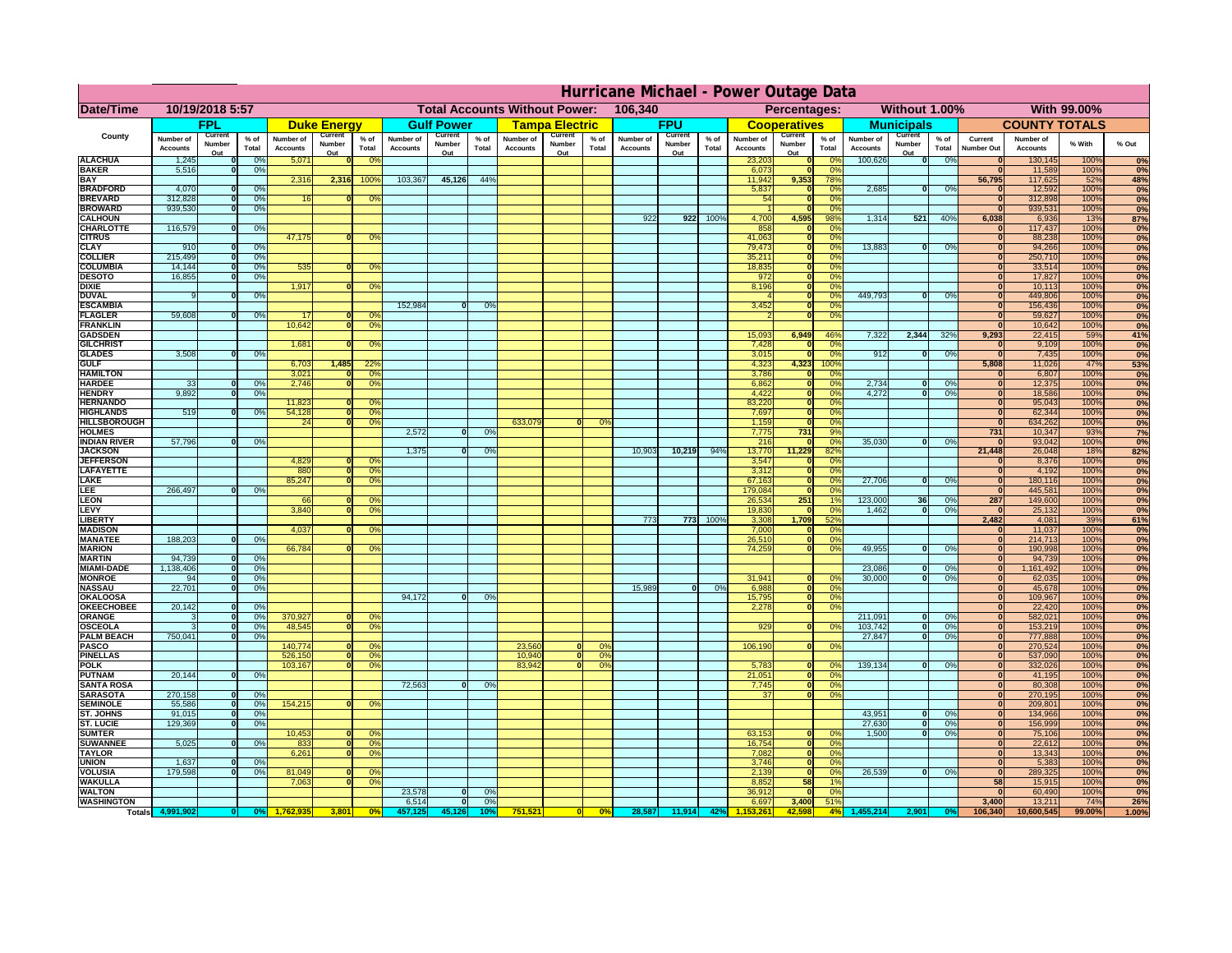# 10/19/2018 5:58 AM Hurricane Michael

| <b>Power Provider</b>                   | <b>County</b>       | <b>Number of Customers</b> | <b>Current Number Out</b> | <b>Outage Percentage</b> | <b>Estimated Restore Time</b> |
|-----------------------------------------|---------------------|----------------------------|---------------------------|--------------------------|-------------------------------|
| Gulf Coast Electric Cooperative, Inc.   | <b>GULF</b>         | 4,323                      | 4,323                     | 100.00%                  | >5 days                       |
| Duke Energy                             | BAY                 | 2,316                      | 2,316                     | 100.00%                  | <b>TBD</b>                    |
| Florida Public Utilities Corporation    | <b>CALHOUN</b>      | 922                        | 922                       | 100.00%                  | >5 days                       |
| Florida Public Utilities Corporation    | <b>LIBERTY</b>      | 773                        | 773                       | 100.00%                  | >5 days                       |
| Gulf Coast Electric Cooperative, Inc.   | <b>JACKSON</b>      | 47                         | 47                        | 100.00%                  | >5 days                       |
| Gulf Coast Electric Cooperative, Inc.   | <b>CALHOUN</b>      | 1,848                      | 1,843                     | 99.73%                   | >5 days                       |
| West Florida Electric Cooperative, Inc. | <b>CALHOUN</b>      | 2,852                      | 2,752                     | 96.49%                   | >5 days                       |
|                                         | <b>JACKSON</b>      | 10,903                     | 10,219                    | 93.73%                   |                               |
| Florida Public Utilities Corporation    |                     |                            |                           |                          | >5 days                       |
| West Florida Electric Cooperative, Inc. | <b>JACKSON</b>      | 13,723                     | 11,182                    | 81.48%                   | >5 days                       |
| Gulf Coast Electric Cooperative, Inc.   | BAY                 | 11,942                     | 9,353                     | 78.32%                   | >5 days                       |
| West Florida Electric Cooperative, Inc. | <b>WASHINGTON</b>   | 4,260                      | 3,018                     | 70.85%                   | >5 days                       |
| Talquin Electric Cooperative, Inc.      | <b>LIBERTY</b>      | 3,308                      | 1,709                     | 51.66%                   | >5 days                       |
| Talquin Electric Cooperative, Inc.      | <b>GADSDEN</b>      | 15,093                     | 6,949                     | 46.04%                   | 72                            |
| Chattahoochee Electric                  | <b>GADSDEN</b>      | 1,163                      | 523                       | 44.97%                   | >5 days                       |
| <b>Gulf Power Company</b>               | <b>BAY</b>          | 103,367                    | 45,126                    | 43.66%                   | >5 days                       |
| City of Blountstown                     | <b>CALHOUN</b>      | 1,314                      | 521                       | 39.65%                   | >5 days                       |
| City of Quincy                          | <b>GADSDEN</b>      | 4,768                      | 1,821                     | 38.19%                   | $>72$                         |
| Duke Energy                             | <b>GULF</b>         | 6,703                      | 1,485                     | 22.15%                   | <b>TBD</b>                    |
| Gulf Coast Electric Cooperative, Inc.   | <b>WASHINGTON</b>   | 2,437                      | 382                       | 15.68%                   | >5 days                       |
| West Florida Electric Cooperative, Inc. | <b>HOLMES</b>       | 7,482                      | 731                       | 9.77%                    | >5 days                       |
| Talquin Electric Cooperative, Inc.      | <b>LEON</b>         | 26,534                     | 251                       | 0.95%                    | 48                            |
| Talquin Electric Cooperative, Inc.      | <b>WAKULLA</b>      | 8,852                      | 58                        | 0.66%                    | 24                            |
| City of Tallahassee                     | <b>LEON</b>         | 123,000                    | 36                        | 0.03%                    | 48                            |
| Central Florida Electric Cooperative    | <b>ALACHUA</b>      | 875                        | 0                         | 0.00%                    | <b>TBD</b>                    |
|                                         |                     |                            |                           |                          |                               |
| Central Florida Electric Cooperative    | <b>DIXIE</b>        | 7,595                      | 0                         | 0.00%                    | <b>TBD</b>                    |
| Central Florida Electric Cooperative    | <b>GILCHRIST</b>    | 7,424                      | 0                         | 0.00%                    | Restored                      |
| Central Florida Electric Cooperative    | LAFAYETTE           | 9                          | $\mathbf 0$               | 0.00%                    | <b>TBD</b>                    |
| Central Florida Electric Cooperative    | LEVY                | 17,513                     | 0                         | 0.00%                    | Restored                      |
| Central Florida Electric Cooperative    | <b>MARION</b>       | $9$                        | 0                         | 0.00%                    | <b>TBD</b>                    |
| Choctawhatchee Electric Cooperative     | <b>HOLMES</b>       | 293                        | 0                         | 0.00%                    | Restored                      |
| Choctawhatchee Electric Cooperative     | <b>OKALOOSA</b>     | 15,795                     | 0                         | 0.00%                    | Restored                      |
| Choctawhatchee Electric Cooperative     | <b>SANTA ROSA</b>   | 201                        | 0                         | 0.00%                    | Restored                      |
| Choctawhatchee Electric Cooperative     | <b>WALTON</b>       | 36,812                     | 0                         | 0.00%                    | Restored                      |
| City of Alachua                         | <b>ALACHUA</b>      | 4,426                      | 0                         | 0.00%                    | <b>TBD</b>                    |
| City of Bartow                          | <b>POLK</b>         | 11,790                     | 0                         | 0.00%                    | <b>TBD</b>                    |
| City of Bushnell                        | <b>SUMTER</b>       | 1,500                      | 0                         | 0.00%                    | <b>TBD</b>                    |
| City of Clewiston                       | <b>HENDRY</b>       | 4,272                      | 0                         | 0.00%                    | <b>TBD</b>                    |
| City of Fort Meade                      | <b>POLK</b>         | 2,379                      | 0                         | 0.00%                    | <b>TBD</b>                    |
| City of Havana                          | <b>GADSDEN</b>      | 1,391                      | $\mathbf 0$               | 0.00%                    | Restored                      |
| City of Leesburg                        | LAKE                | 22,000                     | 0                         | 0.00%                    | <b>TBD</b>                    |
| City of Moore Haven                     | <b>GLADES</b>       | 912                        | 0                         | 0.00%                    | <b>TBD</b>                    |
|                                         |                     |                            |                           |                          | <b>TBD</b>                    |
| City of Mount Dora                      | LAKE                | 5,706                      | 0                         | 0.00%                    |                               |
| City of Newberry                        | <b>ALACHUA</b>      | 1,727                      | 0                         | 0.00%                    | <b>TBD</b>                    |
| City of Starke                          | <b>BRADFORD</b>     | 2,685                      | 0                         | 0.00%                    | <b>TBD</b>                    |
| City of Vero Beach                      | <b>INDIAN RIVER</b> | 35,030                     | 0                         | 0.00%                    | <b>TBD</b>                    |
| City of Wauchula                        | <b>HARDEE</b>       | 2,734                      | 0                         | 0.00%                    | <b>TBD</b>                    |
| City of Williston                       | LEVY                | 1,462                      | 0                         | 0.00%                    | <b>TBD</b>                    |
| City of Winter Park                     | ORANGE              | 13,941                     | 0                         | 0.00%                    | <b>TBD</b>                    |
| <b>Clay Electric Cooperative</b>        | <b>ALACHUA</b>      | 22,328                     | $\mathbf 0$               | 0.00%                    | <b>TBD</b>                    |
| Clay Electric Cooperative               | <b>BAKER</b>        | 2,476                      | 0                         | 0.00%                    | <b>TBD</b>                    |
| Clay Electric Cooperative               | <b>BRADFORD</b>     | 5,837                      | 0                         | 0.00%                    | <b>TBD</b>                    |
| Clay Electric Cooperative               | <b>CLAY</b>         | 79,473                     | 0                         | 0.00%                    | <b>TBD</b>                    |
| Clay Electric Cooperative               | <b>COLUMBIA</b>     | 16,922                     | 0                         | 0.00%                    | <b>TBD</b>                    |
| Clay Electric Cooperative               | <b>DUVAL</b>        | 4                          | 0                         | 0.00%                    | <b>TBD</b>                    |
| <b>Clay Electric Cooperative</b>        | <b>FLAGLER</b>      | $\overline{2}$             | 0                         | 0.00%                    | <b>TBD</b>                    |
| <b>Clay Electric Cooperative</b>        | <b>GILCHRIST</b>    | $\overline{4}$             | 0                         | 0.00%                    | <b>TBD</b>                    |
| Clay Electric Cooperative               | LAKE                | 2,239                      | 0                         | 0.00%                    | <b>TBD</b>                    |
| Clay Electric Cooperative               | LEVY                | 712                        | 0                         | 0.00%                    | <b>TBD</b>                    |
| <b>Clay Electric Cooperative</b>        | <b>MARION</b>       | 16,301                     | 0                         | 0.00%                    | <b>TBD</b>                    |
|                                         |                     |                            |                           |                          |                               |
| Clay Electric Cooperative               | <b>PUTNAM</b>       | 21,051                     | 0                         | 0.00%                    | <b>TBD</b>                    |
| Clay Electric Cooperative               | SUWANNEE            | 5                          | $\boldsymbol{0}$          | 0.00%                    | <b>TBD</b>                    |
| <b>Clay Electric Cooperative</b>        | <b>UNION</b>        | 3,746                      | 0                         | 0.00%                    | <b>TBD</b>                    |
| <b>Clay Electric Cooperative</b>        | <b>VOLUSIA</b>      | 2,139                      | $\boldsymbol{0}$          | 0.00%                    | <b>TBD</b>                    |
| Duke Energy                             | <b>ALACHUA</b>      | 5,071                      | 0                         | 0.00%                    | Restored                      |
| Duke Energy                             | <b>BREVARD</b>      | 16                         | $\pmb{0}$                 | 0.00%                    | Restored                      |
| Duke Energy                             | <b>CITRUS</b>       | 47,175                     | 0                         | 0.00%                    | Restored                      |
| Duke Energy                             | <b>COLUMBIA</b>     | 535                        | 0                         | 0.00%                    | Restored                      |
| Duke Energy                             | <b>DIXIE</b>        | 1,917                      | 0                         | 0.00%                    | Restored                      |
| Duke Energy                             | <b>FLAGLER</b>      | 17                         | $\pmb{0}$                 | 0.00%                    | Restored                      |
| Duke Energy                             | <b>FRANKLIN</b>     | 10,642                     | 0                         | 0.00%                    | Restored                      |
| <b>Duke Energy</b>                      | <b>GILCHRIST</b>    | 1,681                      | $\pmb{0}$                 | 0.00%                    | Restored                      |
| Duke Energy                             | <b>HAMILTON</b>     | 3,021                      | 0                         | 0.00%                    | Restored                      |
| <b>Duke Energy</b>                      | HARDEE              | 2,746                      | $\pmb{0}$                 | 0.00%                    | Restored                      |
|                                         |                     |                            |                           |                          |                               |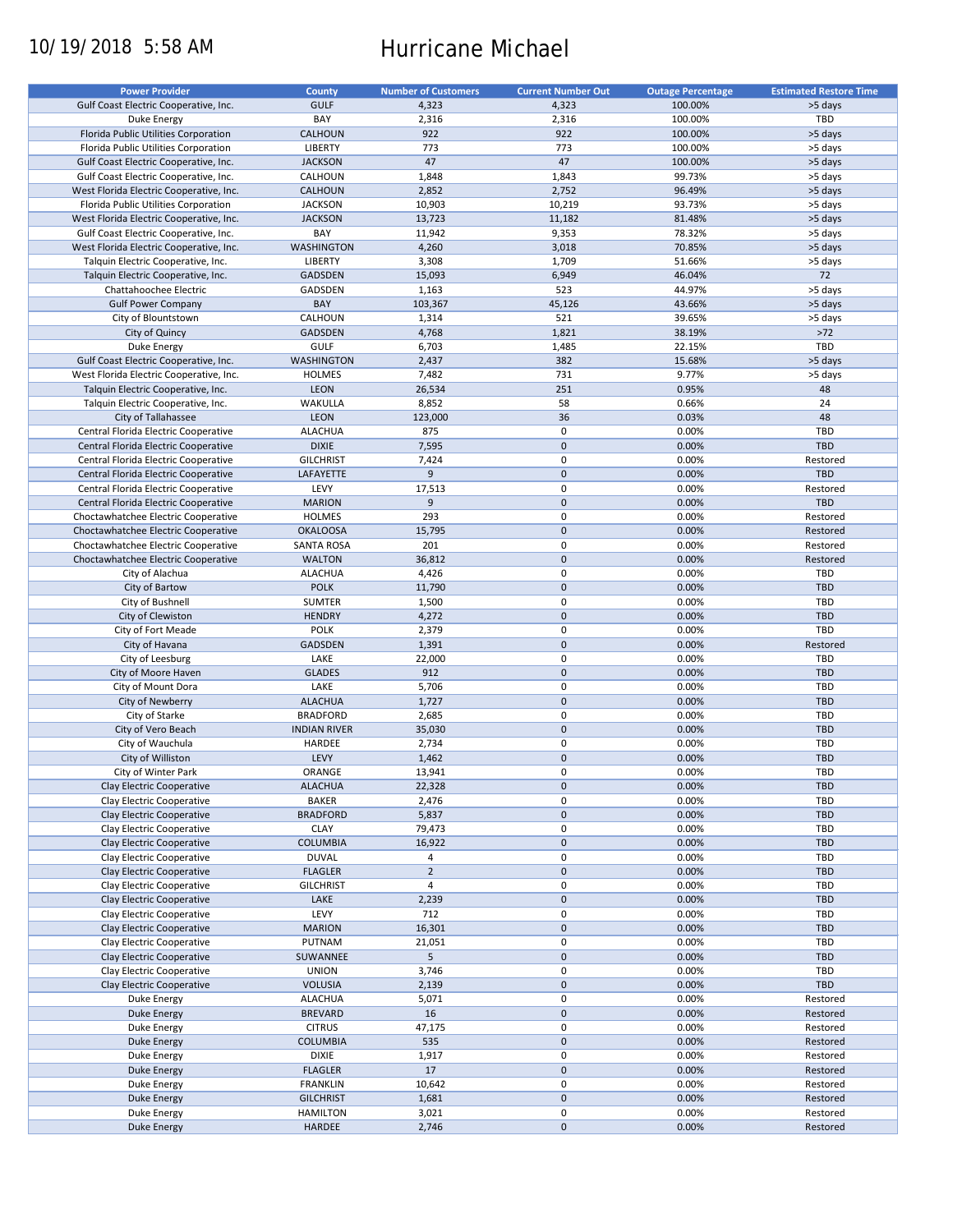# 10/19/2018 5:58 AM Hurricane Michael

| Duke Energy                                        | <b>HERNANDO</b>     | 11,823    | 0                | 0.00% | Restored   |
|----------------------------------------------------|---------------------|-----------|------------------|-------|------------|
|                                                    |                     |           |                  |       |            |
| <b>Duke Energy</b>                                 | <b>HIGHLANDS</b>    | 54,128    | 0                | 0.00% | Restored   |
| Duke Energy                                        | HILLSBOROUGH        | 24        | $\mathbf 0$      | 0.00% | Restored   |
| <b>Duke Energy</b>                                 | <b>JEFFERSON</b>    | 4,829     | 0                | 0.00% | Restored   |
|                                                    |                     |           |                  |       |            |
| Duke Energy                                        | LAFAYETTE           | 880       | $\mathbf 0$      | 0.00% | Restored   |
| <b>Duke Energy</b>                                 | LAKE                | 85,247    | 0                | 0.00% | Restored   |
| Duke Energy                                        | <b>LEON</b>         | 66        | 0                | 0.00% | Restored   |
|                                                    |                     |           |                  |       |            |
| Duke Energy                                        | LEVY                | 3,840     | $\mathbf 0$      | 0.00% | Restored   |
| Duke Energy                                        | <b>MADISON</b>      | 4,037     | 0                | 0.00% | Restored   |
| <b>Duke Energy</b>                                 | <b>MARION</b>       | 66,784    | $\pmb{0}$        | 0.00% | Restored   |
|                                                    |                     |           |                  |       |            |
| Duke Energy                                        | ORANGE              | 370,927   | 0                | 0.00% | Restored   |
| Duke Energy                                        | <b>OSCEOLA</b>      | 48,545    | $\mathbf{0}$     | 0.00% | Restored   |
| <b>Duke Energy</b>                                 | <b>PASCO</b>        | 140,774   | 0                | 0.00% | Restored   |
| <b>Duke Energy</b>                                 | <b>PINELLAS</b>     | 526,150   | 0                | 0.00% | Restored   |
|                                                    |                     |           |                  |       |            |
| Duke Energy                                        | <b>POLK</b>         | 103,167   | $\mathbf 0$      | 0.00% | Restored   |
| <b>Duke Energy</b>                                 | SEMINOLE            | 154,215   | 0                | 0.00% | Restored   |
| Duke Energy                                        | <b>SUMTER</b>       | 10,453    | 0                | 0.00% | Restored   |
|                                                    |                     |           |                  |       |            |
| <b>Duke Energy</b>                                 | SUWANNEE            | 833       | $\overline{0}$   | 0.00% | Restored   |
| Duke Energy                                        | <b>TAYLOR</b>       | 6,261     | 0                | 0.00% | Restored   |
| <b>Duke Energy</b>                                 | <b>VOLUSIA</b>      | 81,049    | 0                | 0.00% | Restored   |
|                                                    |                     |           |                  |       |            |
| Duke Energy                                        | WAKULLA             | 7,063     | 0                | 0.00% | Restored   |
| Escambia River Electric Cooperative, Inc.          | <b>ESCAMBIA</b>     | 3,452     | $\pmb{0}$        | 0.00% | <b>TBD</b> |
| Escambia River Electric Cooperative, Inc.          | <b>SANTA ROSA</b>   | 7,544     | 0                | 0.00% | TBD        |
|                                                    | <b>MONROE</b>       |           |                  |       | <b>TBD</b> |
| Florida Keys Electric Cooperative                  |                     | 31,941    | $\mathbf{0}$     | 0.00% |            |
| Florida Power and Light Company                    | <b>ALACHUA</b>      | 1,245     | 0                | 0.00% | <b>TBD</b> |
| Florida Power and Light Company                    | <b>BAKER</b>        | 5,516     | 0                | 0.00% | <b>TBD</b> |
|                                                    | <b>BRADFORD</b>     |           | 0                | 0.00% | <b>TBD</b> |
| Florida Power and Light Company                    |                     | 4,070     |                  |       |            |
| Florida Power and Light Company                    | <b>BREVARD</b>      | 312,828   | 0                | 0.00% | <b>TBD</b> |
| Florida Power and Light Company                    | <b>BROWARD</b>      | 939,530   | 0                | 0.00% | TBD        |
| Florida Power and Light Company                    | <b>CHARLOTTE</b>    | 116,579   | 0                | 0.00% | <b>TBD</b> |
|                                                    |                     |           |                  |       |            |
| Florida Power and Light Company                    | <b>CLAY</b>         | 910       | 0                | 0.00% | TBD        |
| Florida Power and Light Company                    | <b>COLLIER</b>      | 215,499   | $\overline{0}$   | 0.00% | <b>TBD</b> |
| Florida Power and Light Company                    | <b>COLUMBIA</b>     | 14,144    | 0                | 0.00% | <b>TBD</b> |
|                                                    |                     |           |                  |       |            |
| Florida Power and Light Company                    | <b>DESOTO</b>       | 16,855    | $\mathbf{0}$     | 0.00% | <b>TBD</b> |
| Florida Power and Light Company                    | <b>DUVAL</b>        | 9         | 0                | 0.00% | <b>TBD</b> |
| Florida Power and Light Company                    | <b>FLAGLER</b>      | 59,608    | 0                | 0.00% | <b>TBD</b> |
|                                                    |                     |           |                  |       |            |
| Florida Power and Light Company                    | <b>GLADES</b>       | 3,508     | 0                | 0.00% | <b>TBD</b> |
| Florida Power and Light Company                    | <b>HARDEE</b>       | 33        | 0                | 0.00% | <b>TBD</b> |
| Florida Power and Light Company                    | <b>HENDRY</b>       | 9,892     | $\mathbf 0$      | 0.00% | TBD        |
|                                                    |                     |           |                  |       |            |
| Florida Power and Light Company                    | <b>HIGHLANDS</b>    | 519       | 0                | 0.00% | TBD        |
| Florida Power and Light Company                    | <b>INDIAN RIVER</b> | 57,796    | 0                | 0.00% | TBD        |
| Florida Power and Light Company                    | <b>LEE</b>          | 266,497   | $\mathbf{0}$     | 0.00% | <b>TBD</b> |
|                                                    |                     |           |                  |       |            |
| Florida Power and Light Company                    | <b>MANATEE</b>      | 188,203   | 0                | 0.00% | <b>TBD</b> |
| Florida Power and Light Company                    | <b>MARTIN</b>       | 94,739    | $\mathbf{0}$     | 0.00% | <b>TBD</b> |
| Florida Power and Light Company                    | MIAMI-DADE          | 1,138,406 | 0                | 0.00% | <b>TBD</b> |
| Florida Power and Light Company                    | <b>MONROE</b>       | 94        |                  | 0.00% | <b>TBD</b> |
|                                                    |                     |           | $\mathbf{0}$     |       |            |
| Florida Power and Light Company                    | <b>NASSAU</b>       | 22,701    | 0                | 0.00% | <b>TBD</b> |
| Florida Power and Light Company                    | <b>OKEECHOBEE</b>   | 20,142    | 0                | 0.00% | <b>TBD</b> |
| Florida Power and Light Company                    | ORANGE              | 3         | 0                | 0.00% | <b>TBD</b> |
|                                                    |                     |           |                  |       |            |
| Florida Power and Light Company                    | <b>OSCEOLA</b>      | 3         | 0                | 0.00% | <b>TBD</b> |
| Florida Power and Light Company                    | PALM BEACH          | 750,041   | 0                | 0.00% | <b>TBD</b> |
| Florida Power and Light Company                    | <b>PUTNAM</b>       | 20,144    | 0                | 0.00% | <b>TBD</b> |
|                                                    |                     |           |                  |       |            |
| Florida Power and Light Company                    | SARASOTA            | 270,158   | 0                | 0.00% | TBD        |
| Florida Power and Light Company                    | SEMINOLE            | 55,586    | $\mathbf{0}$     | 0.00% | <b>TBD</b> |
| Florida Power and Light Company                    | ST. JOHNS           | 91,015    | $\mathbf 0$      | 0.00% | <b>TBD</b> |
|                                                    | <b>ST. LUCIE</b>    |           |                  | 0.00% | <b>TBD</b> |
| Florida Power and Light Company                    |                     | 129,369   | $\pmb{0}$        |       |            |
| Florida Power and Light Company                    | SUWANNEE            | 5,025     | 0                | 0.00% | <b>TBD</b> |
| Florida Power and Light Company                    | <b>UNION</b>        | 1,637     | $\mathbf{0}$     | 0.00% | <b>TBD</b> |
| Florida Power and Light Company                    | VOLUSIA             | 179,598   | 0                | 0.00% | <b>TBD</b> |
|                                                    |                     |           |                  |       |            |
| Florida Public Utilities Corporation               | NASSAU              | 15,989    | 0                | 0.00% | Restored   |
| Fort Pierce Utilities Authority                    | <b>ST. LUCIE</b>    | 27,630    | $\mathbf 0$      | 0.00% | <b>TBD</b> |
| Gainesville (Gainesville Regional Utilities - GRU) | <b>ALACHUA</b>      | 94,473    | 0                | 0.00% | <b>TBD</b> |
|                                                    |                     |           |                  |       |            |
| Glades Electric Cooperative, Inc.                  | <b>GLADES</b>       | 3,015     | 0                | 0.00% | <b>TBD</b> |
| Glades Electric Cooperative, Inc.                  | <b>HENDRY</b>       | 3,530     | 0                | 0.00% | <b>TBD</b> |
| Glades Electric Cooperative, Inc.                  | <b>HIGHLANDS</b>    | 7,321     | 0                | 0.00% | <b>TBD</b> |
|                                                    |                     |           |                  |       |            |
| Glades Electric Cooperative, Inc.                  | <b>OKEECHOBEE</b>   | 2,278     | $\pmb{0}$        | 0.00% | <b>TBD</b> |
| <b>Green Cove Springs Electric</b>                 | <b>CLAY</b>         | 3,889     | 0                | 0.00% | <b>TBD</b> |
| Gulf Coast Electric Cooperative, Inc.              | <b>WALTON</b>       | 100       | $\boldsymbol{0}$ | 0.00% | <b>TBD</b> |
|                                                    |                     |           |                  |       |            |
| <b>Gulf Power Company</b>                          | <b>ESCAMBIA</b>     | 152,984   | 0                | 0.00% | Restored   |
| <b>Gulf Power Company</b>                          | <b>HOLMES</b>       | 2,572     | $\mathbf{0}$     | 0.00% | Restored   |
| <b>Gulf Power Company</b>                          | <b>JACKSON</b>      | 1,375     | 0                | 0.00% | Restored   |
| <b>Gulf Power Company</b>                          | <b>OKALOOSA</b>     | 94,172    | 0                | 0.00% | Restored   |
|                                                    |                     |           |                  |       |            |
| <b>Gulf Power Company</b>                          | <b>SANTA ROSA</b>   | 72,563    | 0                | 0.00% | Restored   |
| <b>Gulf Power Company</b>                          | <b>WALTON</b>       | 23,578    | $\mathbf{0}$     | 0.00% | Restored   |